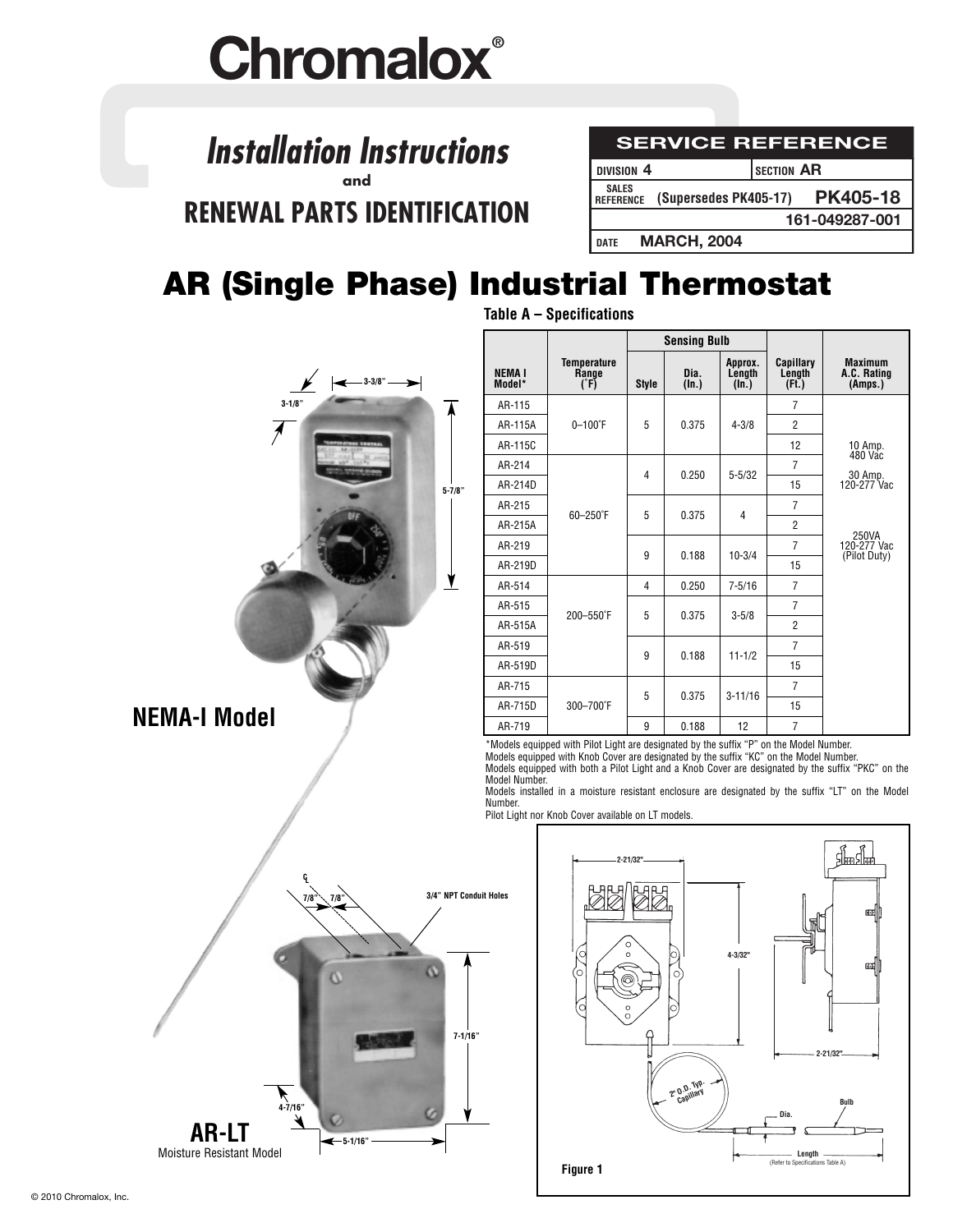#### **GENERAL**

**NOTICE:** Type AR Thermostats are designed for temperature control service only. Because they do not fail safe, they should not be used for temperature limiting duty.

#### **AWARNING**

*The system designer is responsible for the safety of this equipment and should install adequate back-up controls and safety devices with their electric heating equipment. Where the consequences of failure could result in personal injury or property damage, back-up controls are essential.* 

**Principle of Operation – Control action of these thermostats is pro**vided through the principle of liquid volume change. With a variation in temperature, the liquid in the sensing bulb expands or contracts, causing a bellows to actuate the switching mechanism.

**Enclosure –** The control enclosure and cover assembly is of heavygauge electrical grade plastic on NEMA-I models.

Moisture resistant (LT) models have enclosure and cover assembly made of heavy gauge cast aluminum.

**Power Supply –**

#### <u>a</u>warning

*FIRE/ELECTRIC SHOCK HAZARD. Use AC supply only. Thermostat is not DC rated.*

**Control Range –** The following temperature ranges are available:<br> $0^{\circ}$  to  $100^{\circ}$ F  $200^{\circ}$  to  $550^{\circ}$ F  $0^{\circ}$  to  $100^{\circ}$  F  $200^{\circ}$  to  $550^{\circ}$  F<br>  $60^{\circ}$  to  $250^{\circ}$  F  $300^{\circ}$  to  $700^{\circ}$  F  $300^{\circ}$  to  $700^{\circ}$ F

**Note:** Do not mount control where it will be subject to vibration, shock, grease, dust, lint or corrosive vapors. Do not mount adjacent to a large magnetic contactor, as vibration and shock will cause thermostat to interact erratically - resulting in chattering of the contactor.

The air temperature in and around the control enclosure should be kept as near to normal room temperature as possible...**never** above 150°F.



- **1.** To facilitate adjusting and reading the thermostat, knob setting must be mounted in a vertical position only.
- **2.** Use sheet metal or wood screws through the mounting holes in baseplate to mount control (see Figure  $\tilde{2}$ ).
- **3.** For controlling platen or die temperatures, insert entire sensing bulb into drilled holes selected for snug slip fit.

The longer, more sensitive Style 9 bulbs should be used for controlling air temperatures or pipe line heating.

**Note:** If material in contact with bulb or capillary is corrosive, a protective well should be used. Protective wells are available as an optional part. Check factory.

**Process Temperature Differential –** is variation in controlled process temperature between maximum, when thermostat turns OFF and minimum, when thermostat turns ON. This spread in temperature may be minimized by:

- **1.** Making sure control is mounted to vertical surface (see Step 1, Mounting section).
- **2.** Avoiding excess heating capacity (oversized heaters).
- **3.** Locating control sensing bulb in optimum position between heat source and work.

In general, it is difficult to predict the actual operating differential of a given process. Temperature differential may be as low as 4˚F for low range controls to as high as 17˚F for higher range controls since the differential is a percentage function of the dial range.

**Packing Glands –** If a sealed or leak-proof connection is required at the point where the capillary enters the oven, tank, pipe or similar equipment, an appropriate packing gland is available as an optional part. (Model Numbers CCF-25A, CCF-25D or CCF-25E).

#### **AWARNING**

*FIRE/EXPLOSION HAZARD. This thermostat is not intended for use in hazardous atmospheres where flammable vapors, gases, liquids or other combustible atmospheres are present as defined in the National Electrical Code. Failure to comply can result in personal injury or property damage.*

**4. CAUTION –**

**MOUNTING**

**WIRING**

- **A.** Bending or deforming sensing bulb will alter control calibration – requiring recalibration after installation. See CALI-BRATION section, page 3. If necessary, Style 9 bulbs can be coiled to 1" I.D. (see Figure 3).
- **B.** Do not kink capillary tube. The resulting constrictions in fluid flow can destroy control function or broaden temperature differential. Minimum capillary tube bending diameter is 1/2" I.D. (see Figure 4).



- **C.** Any deformations of bulb or capillary that result in leakage of fluid from control renders control inoperative.
- **D.** Avoid passing control capillary tube through zones whose temperature is in excess of controlled process temperature. Erratic control or destruction of control function may result.

#### **AWARNING**

*ELECTRIC SHOCK HAZARD. Disconect all power to heater before installing or servicing thermostat. Failure to do so could result in personal injury or property damage. Thermostat must be installed by a qualified person in accordance with the National Electrical Code, NFPA 70.*

**1.** Electrical wiring must be installed in accordance with National Electrical Codes or local codes.

**CAUTION:** Use copper conductors only. **NEMA-I Models –**

- **A.** Entrance for wiring is provided by two 1/2" conduit holes in end of base plate.
- **B.** If control is a "–KC" model (knob cover), remove knob cover as in Figure 5.
- **C.** Set thermostat knob to OFF position and then remove knob by lifting knob from shaft (see Figure 6).
- **D.** Loosen two screws from end of base plate and remove thermostat cover (see Figure 7).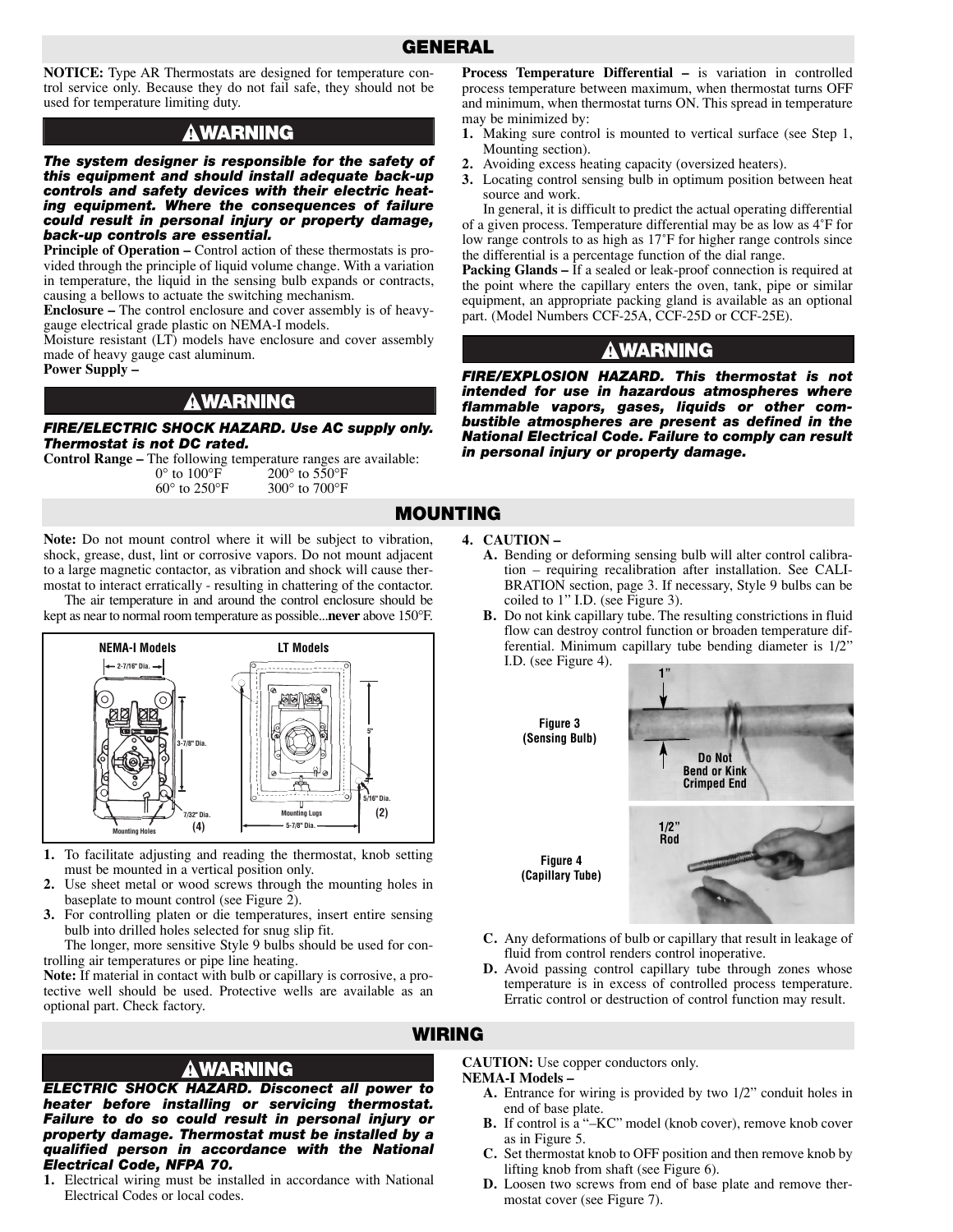#### **WIRING**



#### **LT Models –**

- **A.** Entrance for wiring is provided by two 3/4" NPT conduit holes in end of enclosure. Wiring to control enclosure should be in moisture-resistant conduit.
- **B.** Remove cover by removing four hexhead screwbolts (see Figures 8 and 9).
- **2.** Connect wires according to wiring diagrams (Figure 11 thru 15).

**Note:** Electrical connections should be made with generous loops of wire – approximately 6" per lead.

- **3.** Replace cover and tighten screws.
- **4.** Replace dial knob and dial knob cover. (NEMA-I models only).
- **Pilot**<br> **Pilot**<br> **Pilot**<br> **Pilot**<br> **Pilot**<br> **Pilot 5. Note:** If load amperage or voltage rating exceeds switch rating, a contactor must be used (see Figure 14). Contactors are available as an optional part.



#### **WIRING**



#### **AWARNING**

#### *ELECTRIC SHOCK HAZARD. Disconnect all power before attempting to calibrate thermostat. Failure to comply could result in personal injury.*

These controls are factory calibrated to the range indicated on the control adjustment knob.

- If calibration is required, either one of two methods may be followed:
	- **A.** If accurate measurement standards are not available, the thermostat can be readily adjusted to a known temperature standard such as boiling water (212°F) (see Figure 16).
	- **B.** With the aid of an accurate thermometer or other temperature measuring device, recalibration may be performed within the process as in Figure 17.

For either method, the following general calibration procedures should be followed:

**1.** Remove knob cover, knob and thermostat housing as per instructions 3, 4 and 5 under WIRING.

- **2.** Replace knob and turn to highest temperature setting.
- **3.** Slowly turn knob and when controls click "off", compare the dial reading against the thermometer reading.
- **4. If they do not agree –**
	- **A.** Set dial knob to thermometer temperature reading and pull off knob.
	- **B.** While holding the adjusting shaft (B) tightly, turn small center adjusting screw (A) with small screwdriver (C) until thermostat clicks "off" (see Figure 18).

**Note:** Always use extreme care not to damage the slot in the center adjusting screw.

- **C.** Each quarter turn of the screw will change the calibration approximately 30˚F:
	- Clockwise to decrease temperature
	- Counterclockwise to increase temperature
	- **D.** Recheck calibration and repeat process if closer calibration is required.